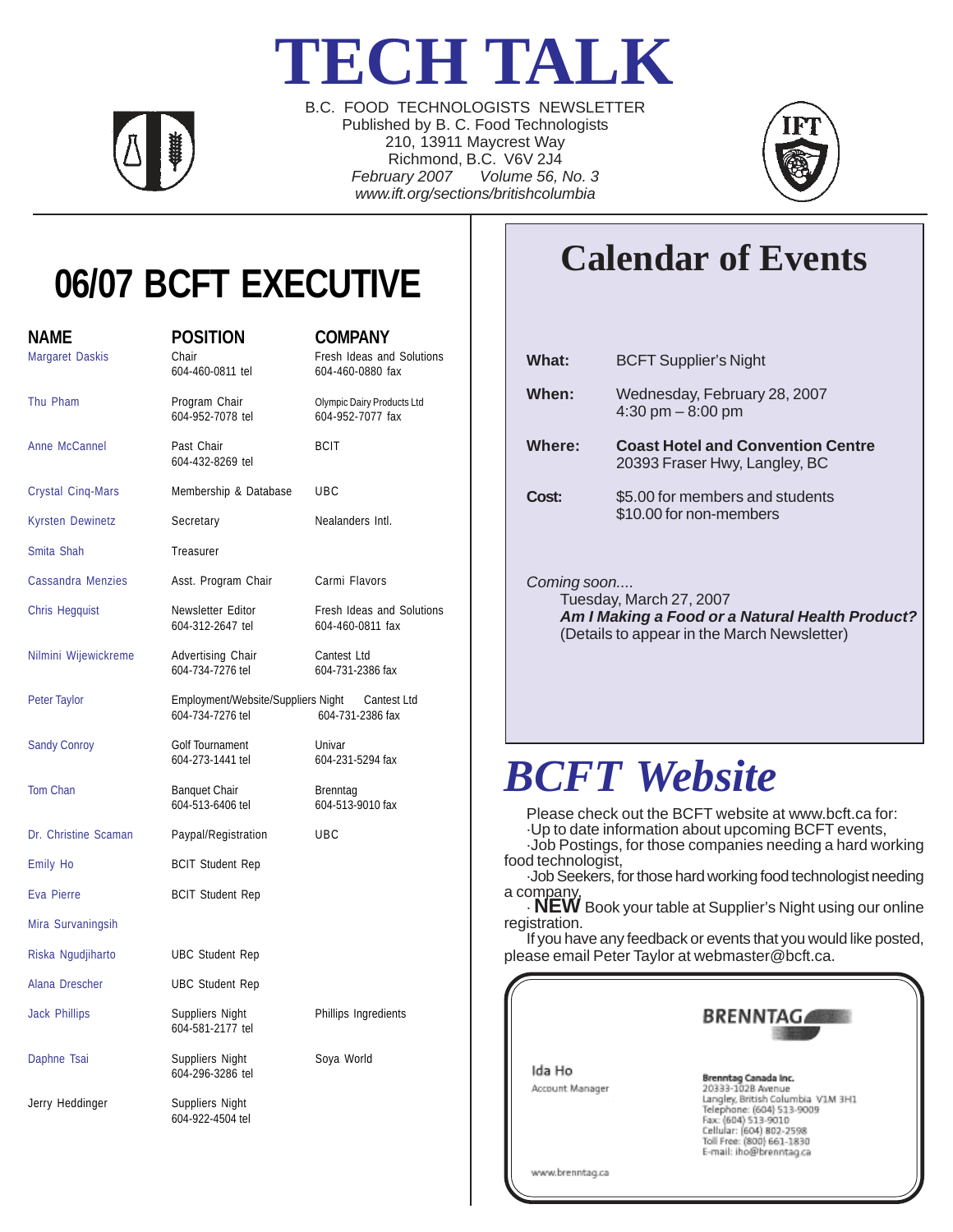### *From the Chair*

CIFST will be submitting a bid to host the IUFoST (International Union of Food Science and Technology) World Congress to be held in August 2012. Montreal has been awarded the host city by the Executive Committee and endorsed by the CIFST Board. There is still the global competition for the Congress so we **bid** Good Luck to CIFST and the Montreal team.

As many of you know the BCFT provided a proposal to CIFST to promote **Vancouver** as the host city. I would like to thank Anne McCannel and Joe Mazza as well as Dorte Ottesen of Tourism Vancouver and Jillian Smith of the Vancouver Convention and Exhibition Center for their assistance in the preparation of



Thanks and we'll see you at the Supplier's Night on the 28th!

#### *Margaret Daskis*





**CANT** A LIFE SCIENCE COMPANY

### **99 FOOD SAFETY**



### **Expertise in Food Analysis**

- · Pesticide Residues & Hormones
- Nutrition Labelling
- Microbiology
- Food Chemistry

VANCOUVER

- . Natural Health Products
- Gas Testing for Package Evaluation

WINNIPEG

• Effluent Water Testing

**KELOWNA** 

Call 1 800 665 8566, visit www.cantest.com or email foodsafety@cantest.com for further information

VICTORIA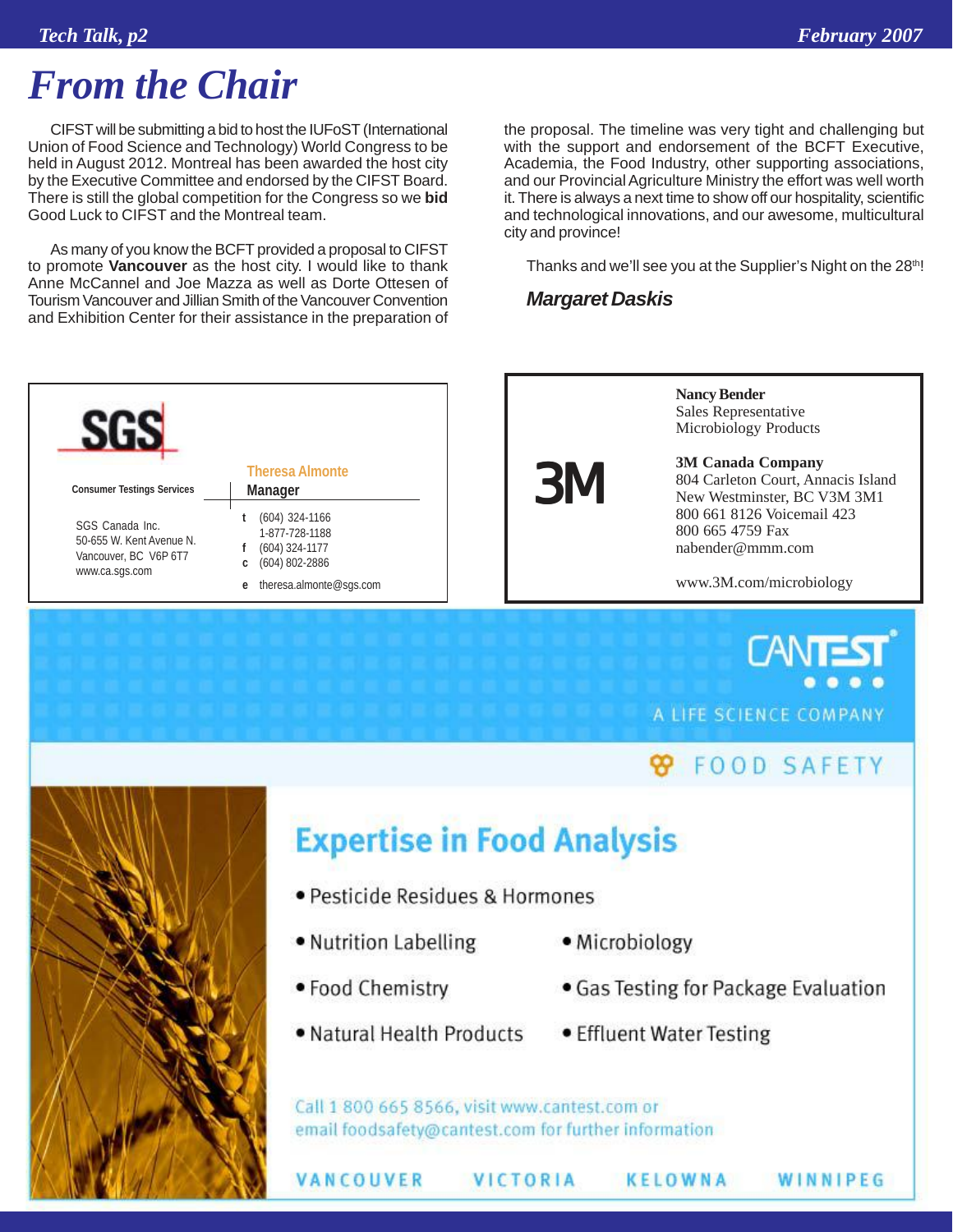### **IFT's Food & Beverage Cybrary: The Search Engine for Food Scientists**

In the summer of 2006, the IFT announced a new member benefit called the Food & Beverage Cybrary. The IFT Food & Beverage Cybrary (powered by Chemidex) is a unique and most powerful search engine specifically designed for R&D professionals in the food and beverage industry. Not only does the Cybrary index ingredient and equipment supplier Web sites like a Google search engine, but it also provides much deeper technical content such as data sheets, MSDSs, formulations, Nutritional, Allergen, GMO information and more.

In addition to the in depth content, the search capabilities enable members to search by a variety of methods to quickly find the products of interest including Keyword, Company Name, Product Category, and Physical Property. As a result, members can now rapidly pinpoint the most valuable solutions for their formulating needs from extensive, global libraries of information. Furthermore formulators will be connected to the largest network of technical experts from the ingredient suppliers all at a single location.

The purpose of this presentation will be to demonstrate the complete functionality and content of the IFT Food & Beverage Cybrary. This will include a full review of the search capabilities and methods for communicating with suppliers as needed.

This service is free to all IFT members and accessible through the IFT Web site at www.ift.org or at www.foodcybrary.com.





### *For Employers and Job Searchers*

BCFT sponsors 'no-charge' job postings and resume postings on our website. Please ensure the posting is in pdf or word document form. Optionally, we can provide a form for the job posting.

Check out the current positions available at this link:

http://www.bcft.ca/Positions\_available.htm

For more information or to post a job, contact Peter Taylor at

webmaster@bcft.ca

**Sandy Conroy** Sales Representative Food and Pharmaceuticals

**Univar Canada Ltd.** 9800 Van Horne Way Richmond, BC V6X 1W5



TF 1 800 663 9628 sandy.conroy@univarcanada.com

www.univarcanada.com



Accredited by Agriculture Canada, CAEAL & SCC

#### FOOD, DAIRY, FISHERIES & WATER TESTING

Analytical Chemistry + Microbiology + Nutritional Analysis + Water & Waste Water Analysis + Import & Export Inspection + ISO9000 & HACCP Quality System Consulting + Sensory Evaluation + Product Development & Formulation

#12 - 3871 North Fraser Way, Burnaby, BC, V5J 5G6 Ph:(604) 432-9311, Fax: (604) 432-7768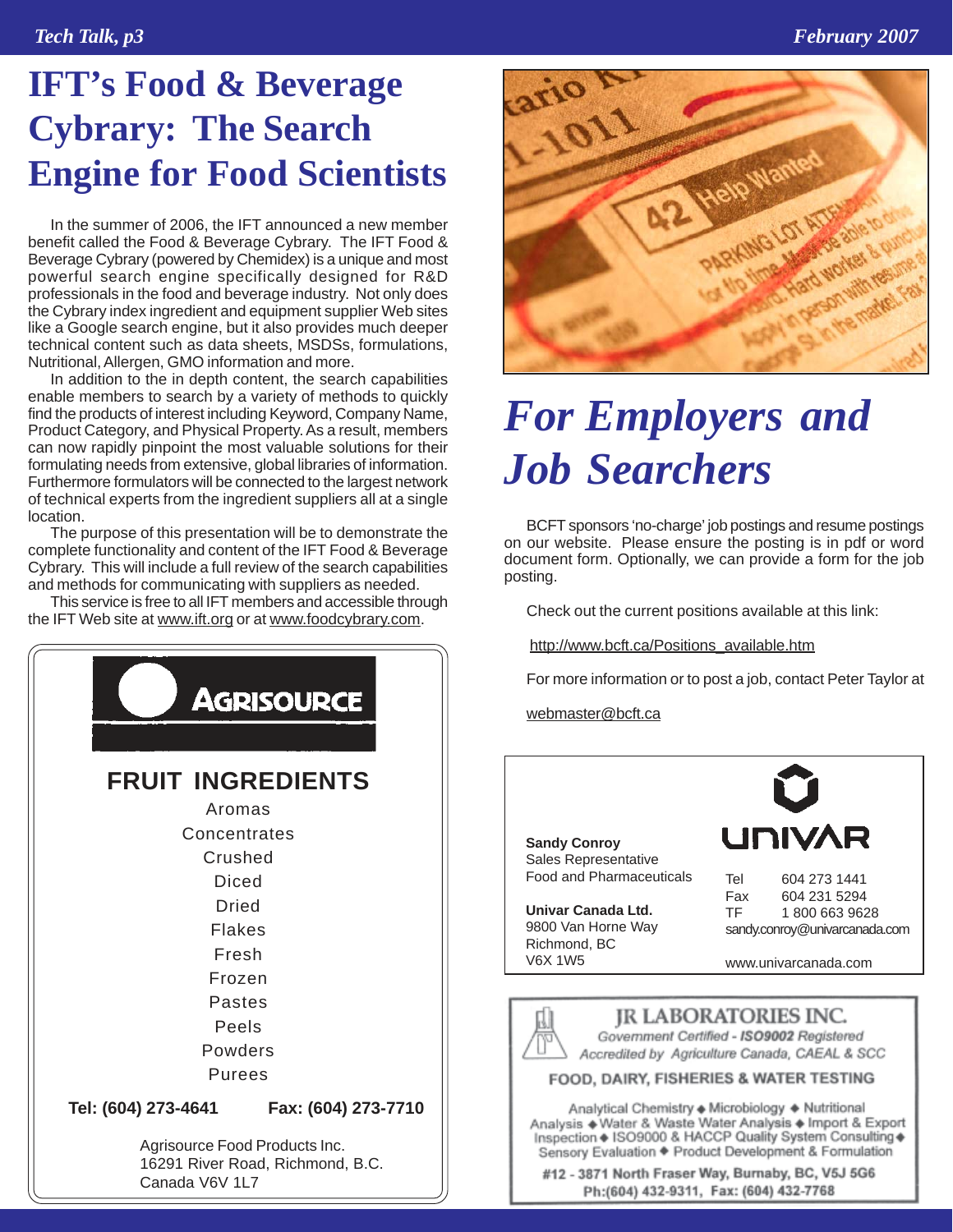

### *13th Annual B.F.C.T. Suppliers' Night*

Mark your calendars and prepare to attend the BC Food Technologists 13<sup>th</sup> Annual Suppliers Night Table Top Event on Wednesday February 28, 2007.

Our show will be held at the **Coast Hotel and Convention Centre**

| Address: |  |
|----------|--|
| Time:    |  |
| Tickets: |  |
|          |  |

20393 Fraser Highway, Langley, BC 4:30 pm to 8:00pm \$5 members and students \$10 non-members

Please refer to our website www.bcft.ca/suppnight.htm for directions to the hotel.

We encourage you to bring your friends and associates to come and support this event as well as the Suppliers who have travelled some from great distances to be here for you.

This will also be a great opportunity to network and to catch up with your peers in the food industry!

Mark your calendars and plan now to attend. Pre-registration is not required, we look forward to seeing you at the show!

#### **LIST OF SUPPLIERS ATTENDING SUPPLIERS NIGHT**

Canada Colors and Chemicals Gage Industries, Inc. Cargill Textures Cargill Corn Milling Cargill Cocoa International Fiber Corp. Environmental Micro Analysis, Inc. Gold Coast Ingredients, Inc. David Michael & Co., Inc. 3M Canada Company Ottens Flavors Ariake U.S.A., Inc. Quadra Chemicals Limited Quadra Chemicals Limited(2nd table) Sensient Flavors Canada Inc. ICL Performance Products Nitta Gelatin Canada Matsutani America SunOpta Ingredients CARMI FLAVORS Anachemia Science Seltzer Nutritional Technologies OSF Flavors Revenue Services Group GNT USA, Inc. Sunrich/SunOpta Grains & Food Products Group Ocean Cliff Corporation Valley Research Topline Ventures Ltd. CANTEST Ltd. Cedarome Canada Inc. DEMPSEY CORPORATION Ful-Flav-R Food Products SPI Group Cambrian Chemicals Inc. National Starch Food Innovation National Starch Food Innovation(Table 2) CP Kelco Kerry Bio-Science

Fortitech, Inc. YAAX International, Inc. American Fruits & Flavors Sensient Colors Canada Ltd. Univar Canada Hilmar Ingredients Tate & Lyle L.V. Lomas Ltd. GTC Nutrition Brenntag Canada Inc Zep Manufacturing of Canada Dealers Ingredients Inc FONA International Canada ULC Pacific Blends Ltd. BELL FLAVORS & FRAGRANCES Sgs Canada Inc. lallemand bio-ingredients International Dehydrated Foods, Inc. Ohaus Corporation British Canadian Importers Parmalat ISP CPE Systems Inc CPE Systems Inc (Table 2) Anachemia Science (Table 2) Flavor & Fragrance Specialties Virginia Dare Rousselot CARMI FLAVORS (second table) Glanbia Nutritionals **Mastertaste** Flavor Producers Jan K. Overweel Ltd. International Bakers Services, Inc. Oat Ingredients, llc Danisco Canada Inc Adams Labels DD Williamson / colorMaker California Custom Fruits & Flavors The Ingredient Company

Nealanders International Inc. **ACH** Frutarom Flavors Elite Spice Ajinomoto Food Ingredients TIC Gums Inc. Nealanders International Inc. Chicago Sweeteners, Inc. KEMIN FOOD INGREDIENTS, INC. Domino Specialty Ingredients Penford Food Ingredients Embassy Flavours Novel Ingredient Services US Highbush Blueberry Council **NATUREX** Nutriloc Dried Foods Inc. **ACCE** Diehl Food Ingredients / **SensoryEffects** VJI: Natural Ingredient Solutions Kool Food Inc Pacific Coast Chemicals The Wright Group N2 Ingredients Inc. Bay Valley Foods Martek Biosciences Corp. **OmegaPure** Food & Beverage Cybrary (Chemidex) ADM Specialty Ingredients Van Drunen Farms London Scientific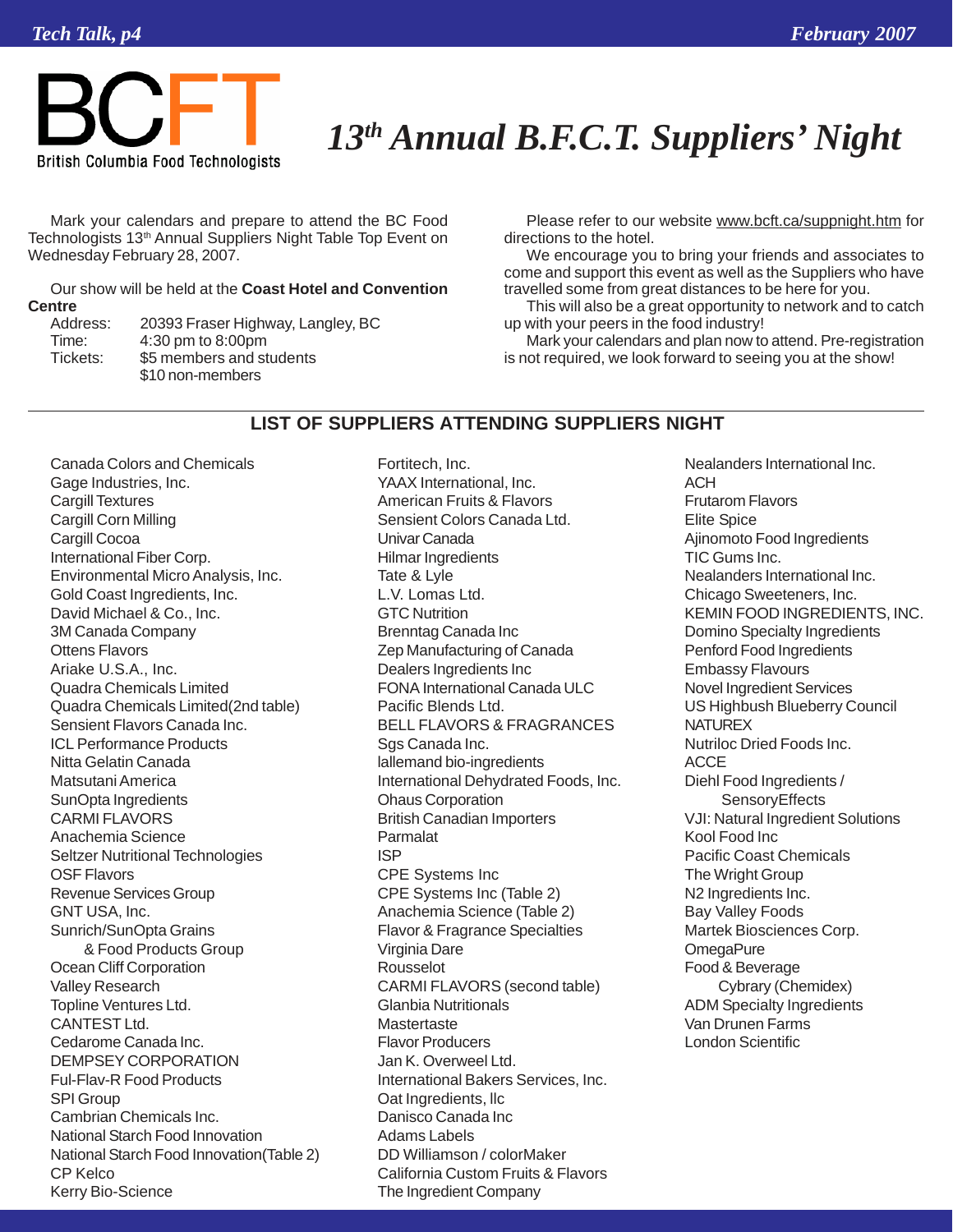### *Online Payments for Events Online Payments for Events<br> BCFT Student Night<br> and Seminars Now Available*



Editors Note: Overall, the switch to Paypal has been a huge success. The benefits of using this system allow the executive to plan meetings that accurately represent the number of attendees, as well as streamline the registration process at the events. If you have trouble using the Paypal system after reading their online FAQ's, please contact Christine Scaman at accounts@bcft.ca.

BCFT has introduced online payments for events and seminars thought Paypal. There are significant discounts if payments are made through this system for prior attendance to the event or seminar.

Once registered for a seminar or event with our BCFT Registration Chair - Christine Scaman at accounts@bcft.ca, an electronic invoice will be emailed with a link to payment options through paypal.

Paypal hosts a secure method for payment of our events with a credit card. In order to have the 'prepayment' discount benefit you must pay through this system or you will be subject to the 'at door' rate.

Once redirected to the paypal secure site via the link in your email, you will be requested to provide the details of your credit card. Pay pal accepts most major credit cards. If you already have a paypal account you can pay through your paypal account. Be advised that the credit card attached to your pay pal account can not be used to pay directly via credit card.

We believe this will greatly assist with seminar and event registration and minimize the handling of cash at the door for our volunteers.

If there are any concerns or issues with this payment system, do not hesitate to contact our Webmaster at webmaster@bcft.ca.



# *a Big Success!*

On January 15, 2007, BCIT Food Technology students Emily Ho and Eva Pierre hosted the annual BCFT Student Night. This successful night had over 100 attendees from BCIT, UBC and industry professionals.

The challenge cup, hosted by Crystal Cinq-Mars, was the icebreaker of the evening. Everyone joined together to answer brain teasing food trivia.

Inspection manager, Greig Beilhartz' talk on "Internal Audits" and job opportunities with the CFIA was very informative to all the attendees.

The evening ended with presentations to the Challenge Cup winners, as well as door prizes to many lucky participants.

The following sponsors were all recognized throughout the evening and we are pleased to have their contributions:

- **BCIT** eJobs
- **BCIT Food Technology Part-time Studies**
- **BCIT Student Association**
- **Cantest**
- **Charlies Chocolate Factory**
- · Dynamic Chocolates
- Marketplace IGA
- Nealanders International Inc
- · Olympic Dairy Products Ltd
- **Original Cakerie**
- · Robertson & Ross Associates
- **Saputo**
- Save-on-foods
- · Vanderpol's
- Vantage Foods.